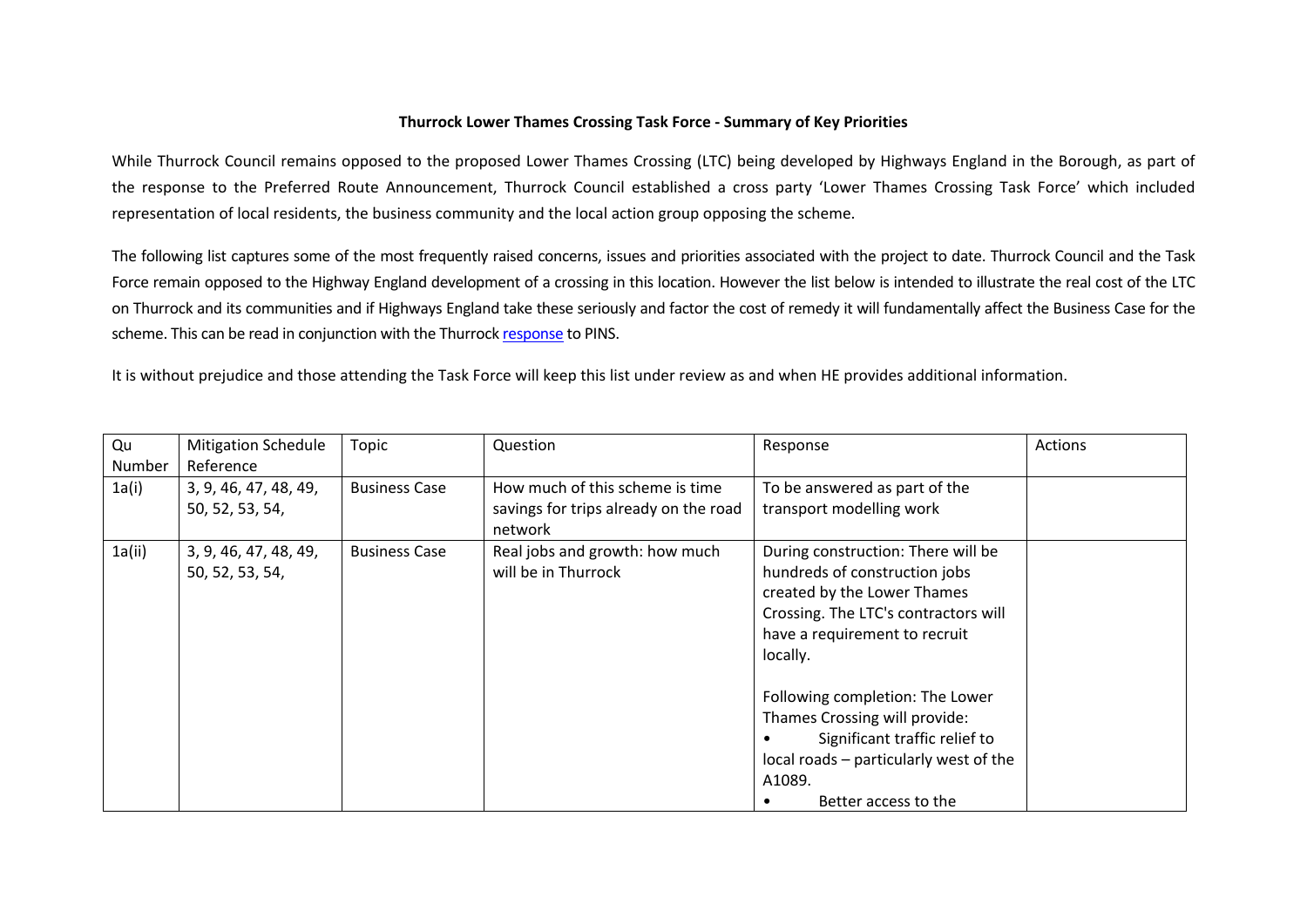|         |                                          |                      |                                                                                                                                                         | motorway network<br>Improved journey times to<br>$\bullet$<br>cross the river<br>Better reliability to cross the<br>$\bullet$<br>river<br>Improved access to labour<br>$\bullet$<br>markets and to jobs<br>This will provide opportunities for<br>businesses to grow/for new<br>developments to come forward.                                                                                                                                                                                                                                                                                        |  |
|---------|------------------------------------------|----------------------|---------------------------------------------------------------------------------------------------------------------------------------------------------|------------------------------------------------------------------------------------------------------------------------------------------------------------------------------------------------------------------------------------------------------------------------------------------------------------------------------------------------------------------------------------------------------------------------------------------------------------------------------------------------------------------------------------------------------------------------------------------------------|--|
| 1a(iii) | 3, 9, 46, 47, 48, 49,<br>50, 52, 53, 54, | <b>Business Case</b> | How much of this scheme is simply<br>creating more journeys by car and<br>longer trips                                                                  | To be considered by the Council as<br>part of the transport modelling work<br>to inform the Council's consultation<br>response                                                                                                                                                                                                                                                                                                                                                                                                                                                                       |  |
| 1a(iv)  | 3, 9, 46, 47, 48, 49,<br>50, 52, 53, 54, | <b>Business Case</b> | If jobs are the highest priority (not a<br>few minutes shaved off m25<br>journey times) how would this<br>scheme compare to say a crossing<br>at Canvey | There are seven scheme objectives<br>against which options were<br>assessed. The Secretary of State for<br>Transport ruled out pursuing Option<br>D (a crossing at Canvey) in 2009. It<br>was assessed against the scheme<br>objectives:<br>Support sustainable local<br>development and regional economic<br>growth in the medium and long<br>term: Option D would draw less<br>traffic compared to Option C,<br>demonstrating that the economic<br>benefits generated would be<br>considerably smaller.<br>To be affordable to<br>Government and users: Option D<br>was estimated to cost 40% more |  |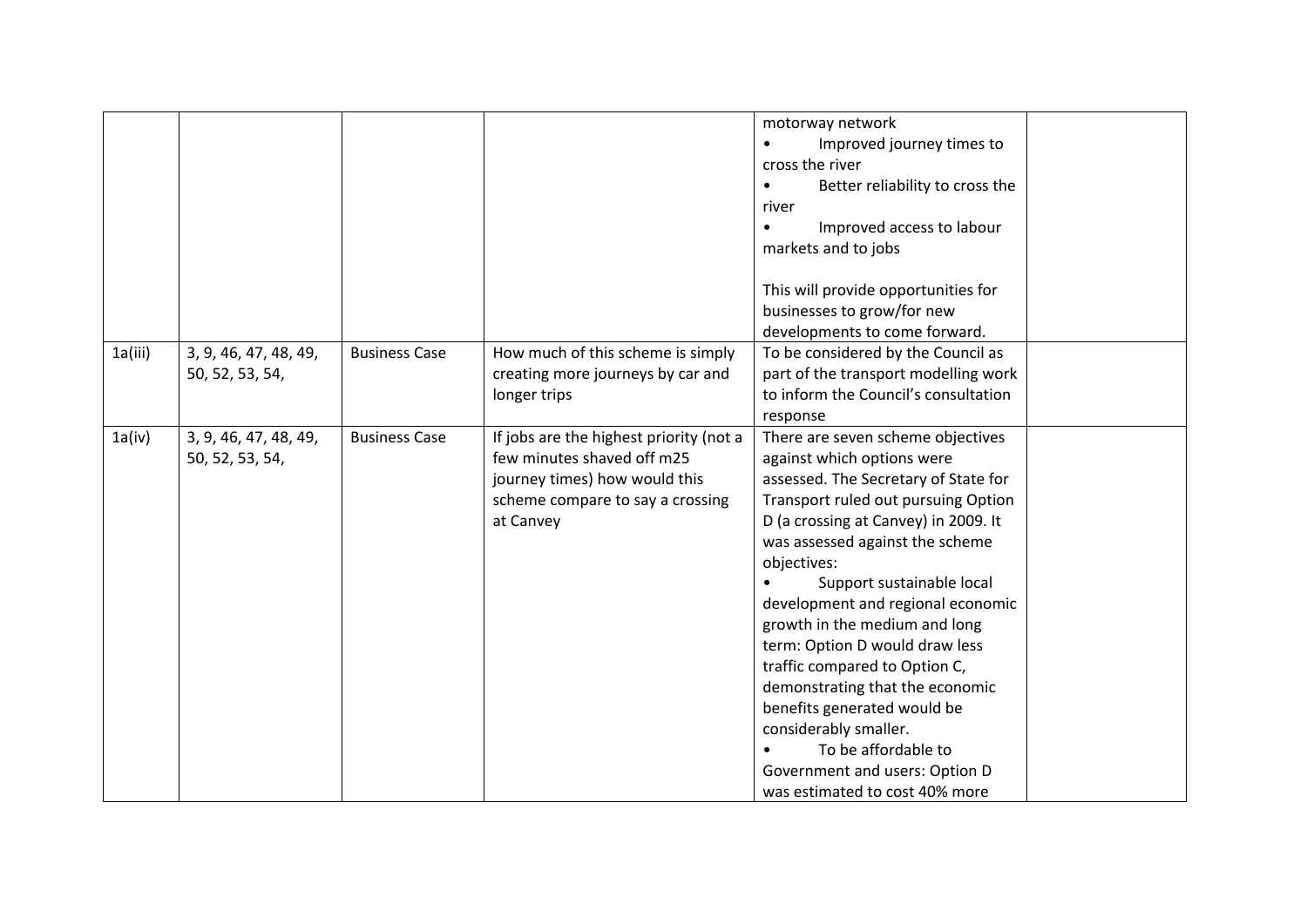| than Option C.                         |
|----------------------------------------|
| To achieve value for money:            |
| The low traffic demand, limited        |
| relief to Dartford and greater cost of |
| Option C indicated that Option D       |
| would provide low value for money      |
| Minimise adverse impacts               |
| on health and the environment:         |
| Option D would have had a              |
| significant effect on a number of      |
| SSSIs along the route.                 |
| To relieve the congested               |
| Dartford Crossing and approach         |
| roads and improve their                |
| performance by providing free          |
| flowing north-south capacity:          |
|                                        |
| Option D would take around 3% off      |
| the traffic at Dartford and would      |
| take 50% less traffic than at Option   |
| C.                                     |
| To improve resilience:                 |
| Resilience would be provided,          |
| however, being distant from the        |
| M25 and existing Dartford Crossing     |
| would mean that were there a           |
| problem at Dartford, it would be a     |
| very long diversion to use a route at  |
| Option D's location.                   |
| To improve safety: Only                |
| limited safety improvements would      |
| be gained from Option D.               |
| We have carried out a further re-      |
| appraisal of all previous options to   |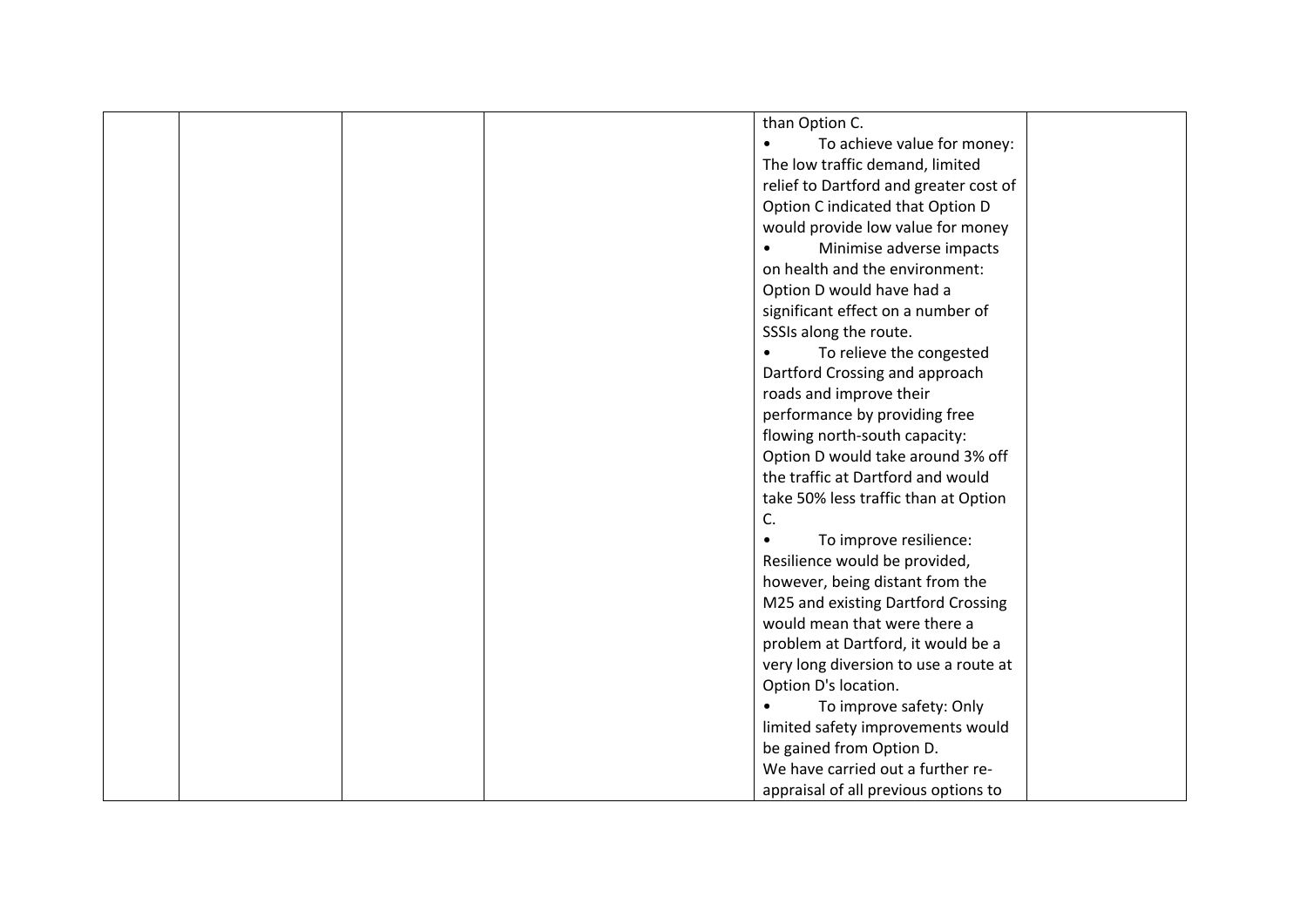|                |                                          |                                   |                                                                                                                                                    | re-check and validate the preferred<br>route announcement.                                                                                                                                                                                                                                                                                                                                                                                                                                                                   |
|----------------|------------------------------------------|-----------------------------------|----------------------------------------------------------------------------------------------------------------------------------------------------|------------------------------------------------------------------------------------------------------------------------------------------------------------------------------------------------------------------------------------------------------------------------------------------------------------------------------------------------------------------------------------------------------------------------------------------------------------------------------------------------------------------------------|
| 1 <sub>b</sub> | 3, 9, 46, 47, 48, 49,<br>50, 52, 53, 54, | <b>Business Case</b>              | Who is to fund the entirety of the<br>scheme                                                                                                       | The Chancellor announced in his<br>budget on 29.10.18 that no further<br>PF2 contracts will be signed by the<br>Government. LTC was expected to<br>comprise of a mix of Design and<br>Build (DB) and Design, Build,<br>Finance, Maintain (DBFM) contracts.<br>Since the announcement has been<br>made there is no clarity around the<br>funding for LTC other than there will<br>be a requirement for funds to come<br>from the Roads Investment Strategy<br>(RIS) 2 and RIS3 programmes which<br>run from (2021 and beyond) |
| 1c(i)          | 3, 9, 46, 47, 48, 49,<br>50, 52, 53, 54, | <b>Tilbury Docks Link</b><br>Road | Is this confirmed as part of the core<br>scheme                                                                                                    | This does not form part of the<br>consultation scheme and is not part<br>of the DfT Client Scheme<br>Requirements.                                                                                                                                                                                                                                                                                                                                                                                                           |
| 1c(i)          | 3, 9, 46, 47, 48, 49,<br>50, 52, 53, 54, | <b>Tilbury Docks Link</b><br>Road | HE must design for genuine<br>consultation a dual carriageway                                                                                      | This is no longer part of the scheme                                                                                                                                                                                                                                                                                                                                                                                                                                                                                         |
| 1c(iii)        | 3, 9, 46, 47, 48, 49,<br>50, 52, 53, 54, | <b>Tilbury Docks Link</b><br>Road | There are notable views as to the<br>relative merits of downgrading the<br>A1089. What are HE proposals and<br>how will HE manage this sensitivity | This is no longer part of the scheme                                                                                                                                                                                                                                                                                                                                                                                                                                                                                         |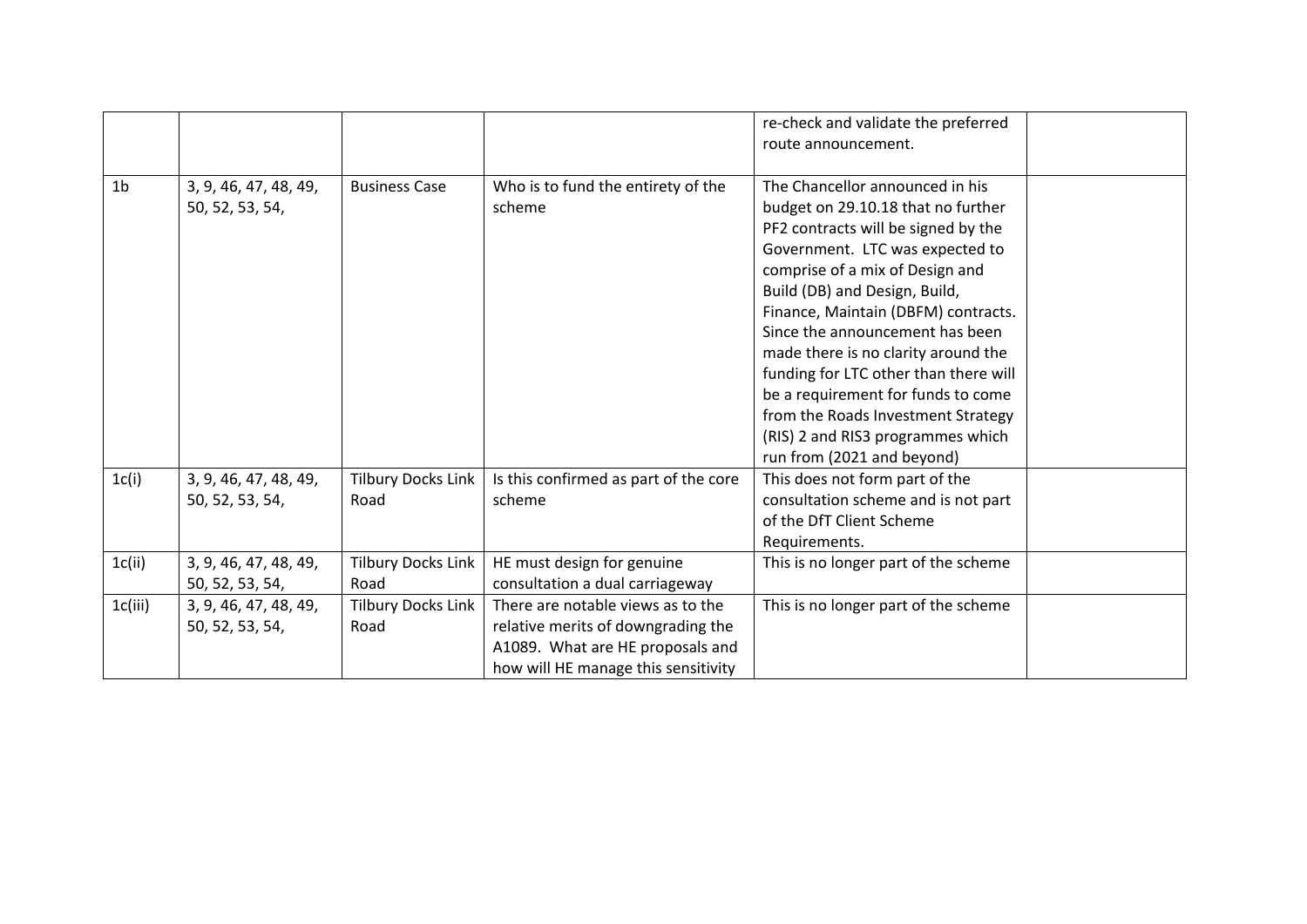| 1 <sub>d</sub> | 3, 9, 46, 47, 48, 49, | Contracts | When can local contractors access   | Should also request an indicative    |  |
|----------------|-----------------------|-----------|-------------------------------------|--------------------------------------|--|
|                | 50, 52, 53, 54,       |           | all current and future HE contracts | programme for the procurement        |  |
|                |                       |           |                                     | process for the scheme. Market       |  |
|                |                       |           |                                     | engagement day was held in April     |  |
|                |                       |           |                                     | this year with A303 Stonehenge       |  |
|                |                       |           |                                     | scheme which has just been           |  |
|                |                       |           |                                     | submitted to the Planning            |  |
|                |                       |           |                                     | Inspectorate for consent.            |  |
|                |                       |           |                                     | HE Response:                         |  |
|                |                       |           |                                     | local labour, suppliers and          |  |
|                |                       |           |                                     | contractors are essential to         |  |
|                |                       |           |                                     | delivering this project, should the  |  |
|                |                       |           |                                     | scheme be approved and               |  |
|                |                       |           |                                     | subsequently constructed. The        |  |
|                |                       |           |                                     | Procurement Strategy, currently      |  |
|                |                       |           |                                     | being drafted, will include the      |  |
|                |                       |           |                                     | relevant commitments and our         |  |
|                |                       |           |                                     | approach to early market             |  |
|                |                       |           |                                     | engagement. The procurement          |  |
|                |                       |           |                                     | process timetable is currently under |  |
|                |                       |           |                                     | review.                              |  |
|                |                       |           |                                     | A Prior Information Notice (PIN) was |  |
|                |                       |           |                                     | issued to inform the market that the |  |
|                |                       |           |                                     | LTC may, at a future date, wish to   |  |
|                |                       |           |                                     | buy goods and services. This is      |  |
|                |                       |           |                                     | standard practice for a project of   |  |
|                |                       |           |                                     | this scale and does not commit       |  |
|                |                       |           |                                     | Highways England to carrying out     |  |
|                |                       |           |                                     | work or issuing contracts.           |  |
|                |                       |           |                                     | On 6 March the LTC will attend the   |  |
|                |                       |           |                                     | Thurrock Business Conference,        |  |
|                |                       |           |                                     | where local businesses will be able  |  |
|                |                       |           |                                     | to find out more about the project   |  |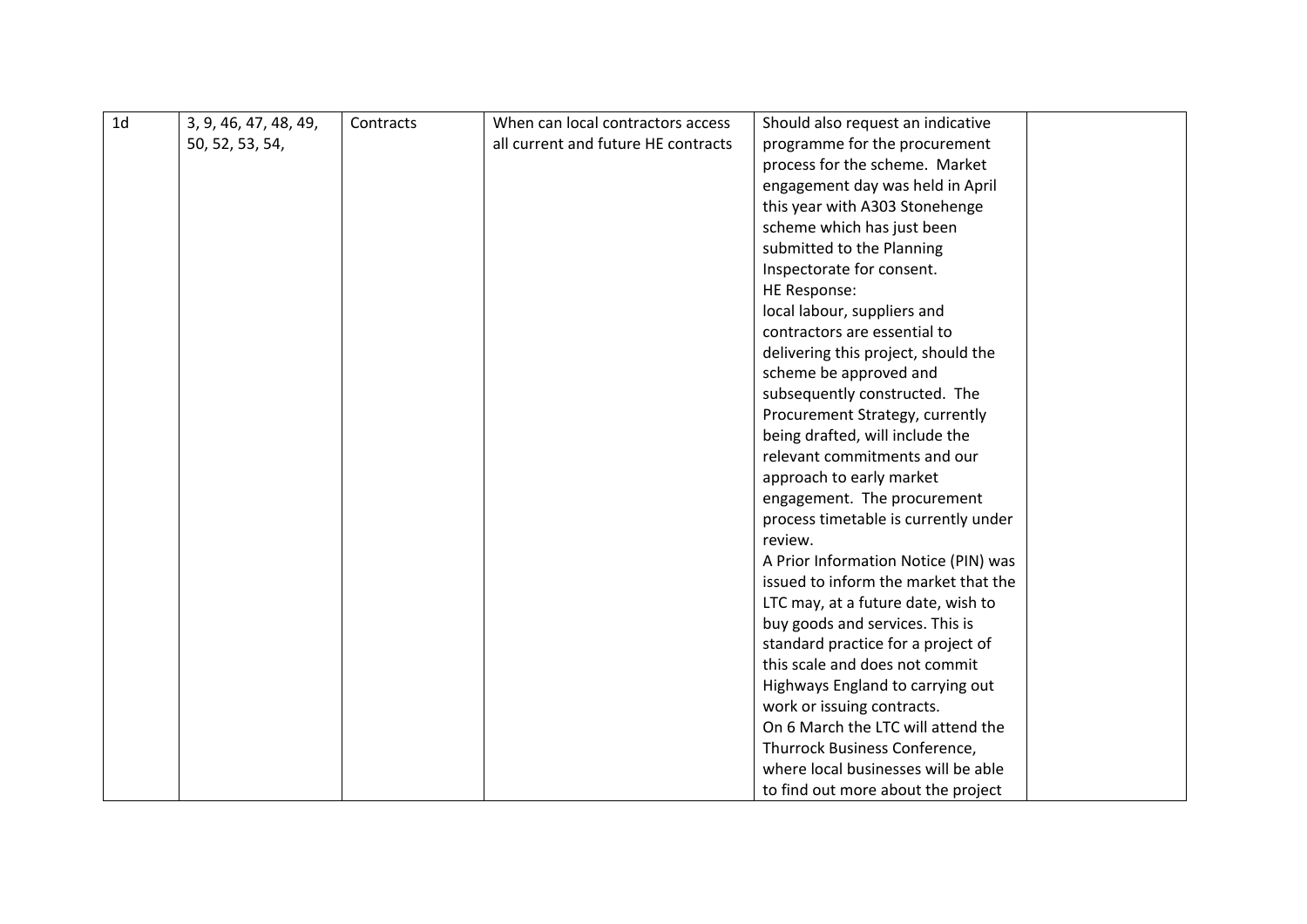|        |           |                         |                                                                        | and potential opportunities                                              |  |
|--------|-----------|-------------------------|------------------------------------------------------------------------|--------------------------------------------------------------------------|--|
|        |           |                         |                                                                        |                                                                          |  |
|        |           |                         |                                                                        |                                                                          |  |
|        |           |                         |                                                                        |                                                                          |  |
|        |           |                         |                                                                        |                                                                          |  |
|        |           |                         |                                                                        |                                                                          |  |
| 2a     | 2, 4, 10, | Involvement of          | HE to commence full and detailed<br>technical assessment with Thurrock | Technical meetings take place each<br>week to discuss scheme             |  |
|        |           | <b>Thurrock Council</b> | Officers and how each and every                                        | development with officers and share                                      |  |
|        |           |                         | scheme aspect is genuinely                                             | information. The work to identify                                        |  |
|        |           |                         | captured by HE and local harm fully                                    | and mitigate harm will be ongoing                                        |  |
|        |           |                         | mitigated and costed in their                                          | throughout the process including                                         |  |
|        |           |                         | current understanding of their                                         | consultation, examination, decision                                      |  |
|        |           |                         | proposal.                                                              | and delivery                                                             |  |
| 2b(i)  | 2, 4, 10, | Involvement of          | HE must accept that this scheme                                        | The Planning Inspectorate will                                           |  |
|        |           | <b>Thurrock Council</b> | must be scrutinised in exactly the                                     | appoint an independent panel of                                          |  |
|        |           |                         | same manner as other NSIP's                                            | inspectors to assess the application.                                    |  |
|        |           |                         | such as Purfleet, Tilbury 2 etc.                                       | The examination process will                                             |  |
|        |           |                         | albeit the sheer scale, impact and<br>potential lack of benefit to     | thoroughly and objectively test the<br>application and evidence before a |  |
|        |           |                         | Thurrock makes this all the more                                       | report is given to the SoS for                                           |  |
|        |           |                         | concerning.                                                            | Transport on which to make a                                             |  |
|        |           |                         |                                                                        | determination                                                            |  |
| 2b(ii) | 2, 4, 10, | Involvement of          | As developer, understand the full                                      | A PPA has now been agreed and                                            |  |
|        |           | <b>Thurrock Council</b> | and significant impacts on Officer                                     | signed, which will enable the LTC to                                     |  |
|        |           |                         | resources and democratic time and                                      | provide funding for officer time.                                        |  |
|        |           |                         | our ability to respond in advancing                                    |                                                                          |  |
|        |           |                         | any Application of a DCO.                                              |                                                                          |  |
| 3a     | 20, 21    | Alternatives to         | The Planning Inspectorate has<br>demanded that these be set out -      | Alternatives that have been                                              |  |
|        |           | this proposal           |                                                                        | considered are included within                                           |  |
|        |           |                         | when will HE share with Thurrock                                       |                                                                          |  |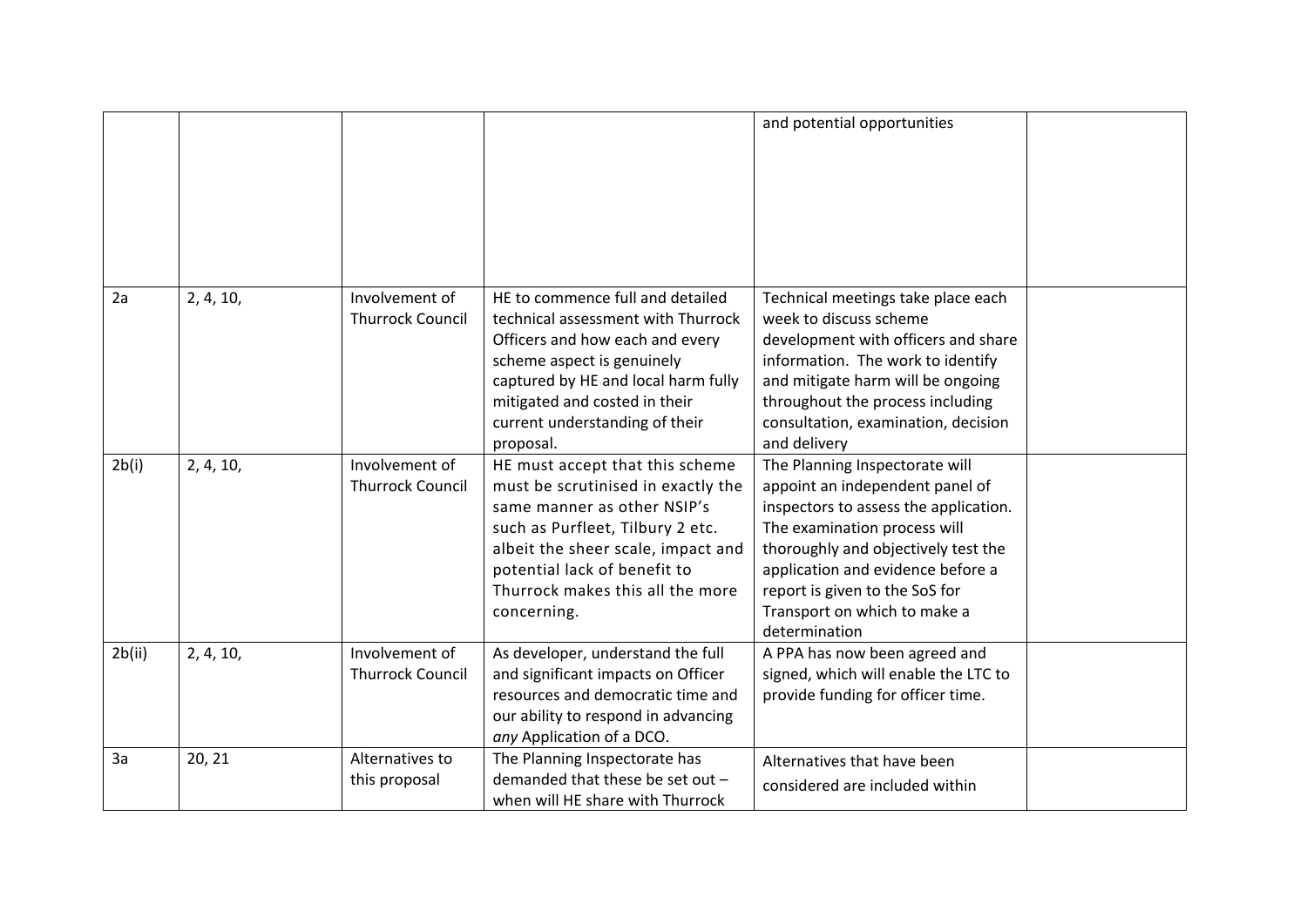|                |        |                                                               | how they intend to respond                                                                                                                                                                                                                      | the preliminary environmental<br>information. Further assessment<br>of the alternatives will be<br>provided with the DCO<br>application and should conform<br>with the National Policy<br><b>Statement for National Networks</b> |  |
|----------------|--------|---------------------------------------------------------------|-------------------------------------------------------------------------------------------------------------------------------------------------------------------------------------------------------------------------------------------------|----------------------------------------------------------------------------------------------------------------------------------------------------------------------------------------------------------------------------------|--|
| 3 <sub>b</sub> | 20, 21 | Alternatives to<br>this proposal                              | All the historic crossing capacity<br>(1963, 1980, 1991). This crossing<br>will last 120 years at least. Will<br>there ever be anything other than<br>more roads when there is a need to<br>safeguard and future proof for<br>alternative modes | To be considered as part of the<br>transport assessment work                                                                                                                                                                     |  |
| 4a             | 9,     | What is the<br>scheme and how<br>will the network<br>operate? | When will we know the precise<br>capacity of the crossing? This has<br>already become 3 lanes through<br>the tunnel, then up to the A13<br>but no detail thereafter.                                                                            | The scheme is now three lanes<br>throughout. This will be<br>answered as part of the Council's<br>analysis of the consultation<br>material                                                                                       |  |
| 4 <sub>b</sub> | 9      | What is the<br>scheme and how<br>will the network<br>operate? | What is the capacity of the<br>Tilbury Docks Link road and will<br>the proposed design work?                                                                                                                                                    | This no longer forms part of the<br>scheme                                                                                                                                                                                       |  |
| 4c             | 9      | What is the<br>scheme and how<br>will the network<br>operate? | M25 / A2 Junction will be<br>diversion point for the LTC; then<br>back on to the M25. Can you<br>prove that the entire network will<br>be able to cope and that LTC does<br>not simply create a new                                             | To be considered by the Council<br>as part of the transport modelling<br>work to inform the Council's<br>consultation response                                                                                                   |  |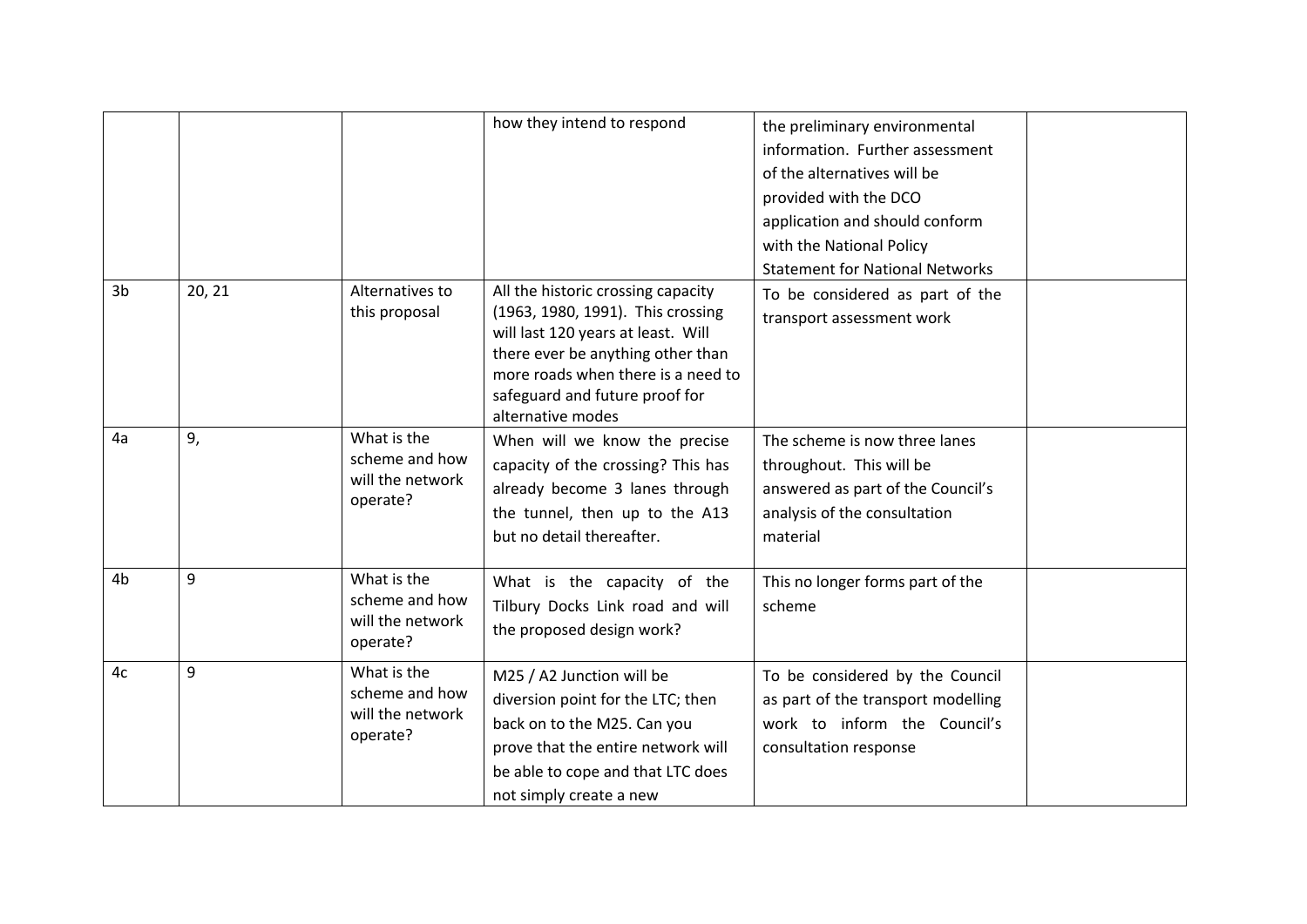|    |                                                             |                               | connection but with roads and<br>junction either side at gridlock?                                                                                                                                                                                                          |                                                                                                                                                                                    |  |
|----|-------------------------------------------------------------|-------------------------------|-----------------------------------------------------------------------------------------------------------------------------------------------------------------------------------------------------------------------------------------------------------------------------|------------------------------------------------------------------------------------------------------------------------------------------------------------------------------------|--|
| 5a | 2, 5, 12, 13, 14, 23,<br>24, 27, 30, 31, 32,<br>33, 34, 38, | Design of the new<br>Crossing | HE to provide detail of when and<br>where Thurrock can genuinely<br>influence HE proposals. HE must<br>demonstrate where we can or<br>cannot influence the scheme. The<br>DCO process demands genuine<br>consultation rather than keep<br>telling us what you have decided. | HE response:<br>we are open and listening to<br>comments on the entirety of the<br>proposals within our Statutory<br>Consultation, as nothing<br>is is<br>committed at this stage. |  |
| 5b | 2, 5, 12, 13, 14, 23,<br>24, 27, 30, 31, 32,<br>33, 34, 38, | Design of the new<br>Crossing | The tunnel portal as currently<br>described is within the SSSI. HE<br>must undertake full assessment<br>(now) to adequately consider and<br>respond to demands that it stay<br>in tunnel until North of the<br>railway line (a key concern of the<br>taskforce).            | Current proposal to be considered<br>by the Council as part of the<br>consultation response. Need to<br>the<br>Preliminary<br>review<br><b>Environmental Report (PEIR)</b>         |  |
| 5c | 2, 5, 12, 13, 14, 23,<br>24, 27, 30, 31, 32,<br>33, 34, 38, | Design of the new<br>Crossing | HE must provide alternative<br>options for tunnelling and cut and<br>cover at all junctions and<br>sensitive areas. These worked up<br>options to be discussed in detail<br>with Thurrock Council prior to the<br>Application for the DCO.                                  | To be considered as part of the<br>Council consultation response.                                                                                                                  |  |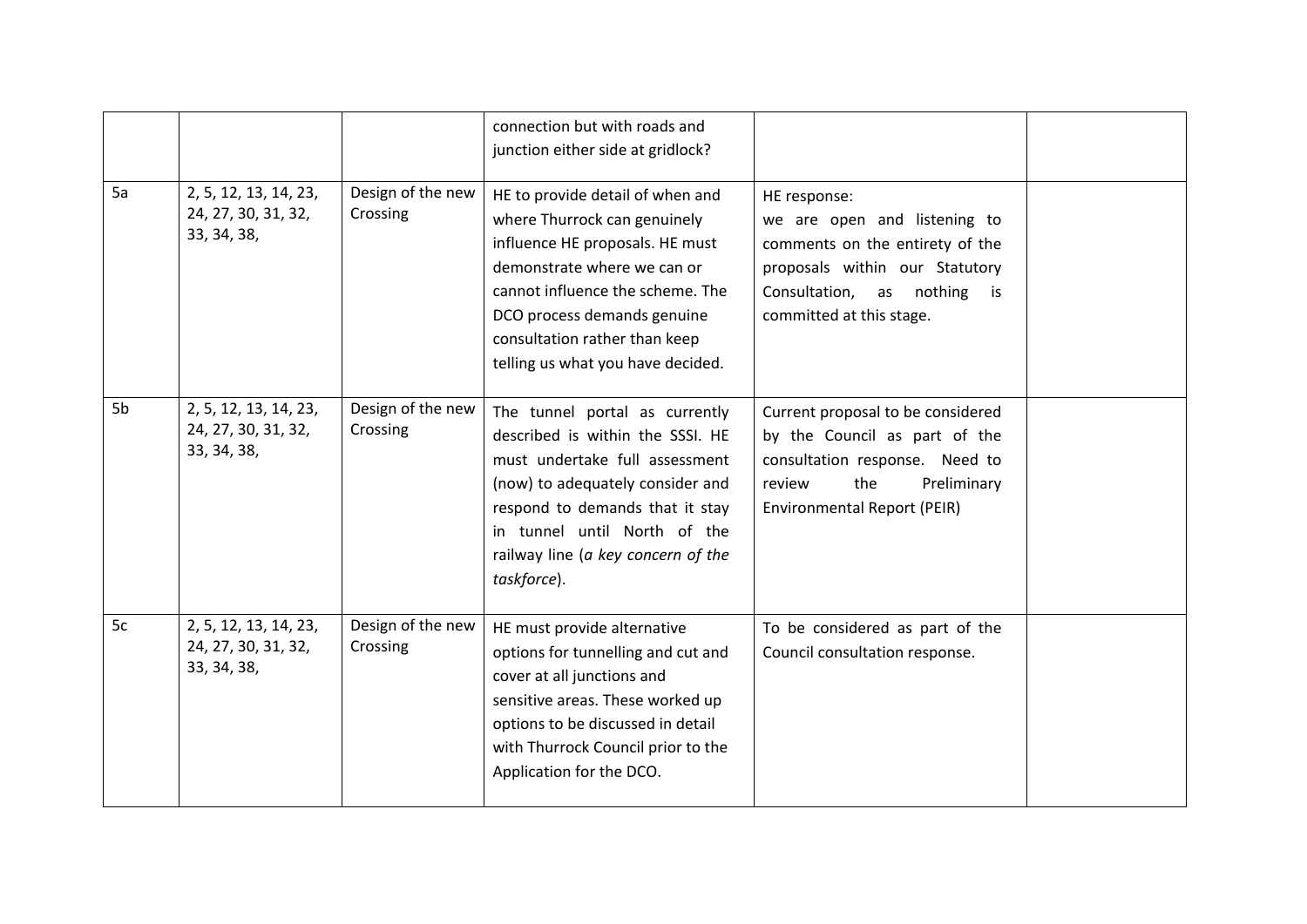| 5d | 2, 5, 12, 13, 14, 23,<br>24, 27, 30, 31, 32,<br>33, 34, 38, | Design of the new<br>Crossing | All slips to have detailed designs<br>developed for cut and cover as<br>now being developed north of<br>Thurrock on the M25. These<br>designs to be open for genuine<br>consultation and consideration by<br>Thurrock Council.                                                                                                                                                     | Not currently<br>part of<br>the<br>proposal.<br>Need to assess the<br>junction with A13/A1089<br>but<br>unlikely there is room in this<br>location for the design suggested |  |
|----|-------------------------------------------------------------|-------------------------------|------------------------------------------------------------------------------------------------------------------------------------------------------------------------------------------------------------------------------------------------------------------------------------------------------------------------------------------------------------------------------------|-----------------------------------------------------------------------------------------------------------------------------------------------------------------------------|--|
| 5e | 2, 5, 12, 13, 14, 23,<br>24, 27, 30, 31, 32,<br>33, 34, 38, | Design of the new<br>Crossing | The legacy impact of road<br>elevations - especially over the<br>MarDyke valley needs to be fully<br>recognised and addressed. A<br>detailed understanding of the<br>potential for cut and cover<br>instead of highly elevated<br>structures is needed including<br>areas such as Chadwell St Mary,<br>Orsett, Baker Street, Stifford<br>Clays / Blackshots, Ockendon,<br>Bulphan. | Thurrock to<br>involved<br>be<br>in<br>discussions/detail around design.<br>To be discussed with HE at<br>technical meeting                                                 |  |
| 5f | 2, 5, 12, 13, 14, 23,<br>24, 27, 30, 31, 32,<br>33, 34, 38, | Design of the new<br>Crossing | More detail is needed beyond the<br>current red line boundary and we<br>need to have guarantees that HE<br>is designing in robust mitigation<br>including significant planting (510<br>metres) either side of the road<br>(for masking the road, wild life<br>protection, and creation of new                                                                                      | To be considered as part of the<br>PEIR and the development of the<br>ES                                                                                                    |  |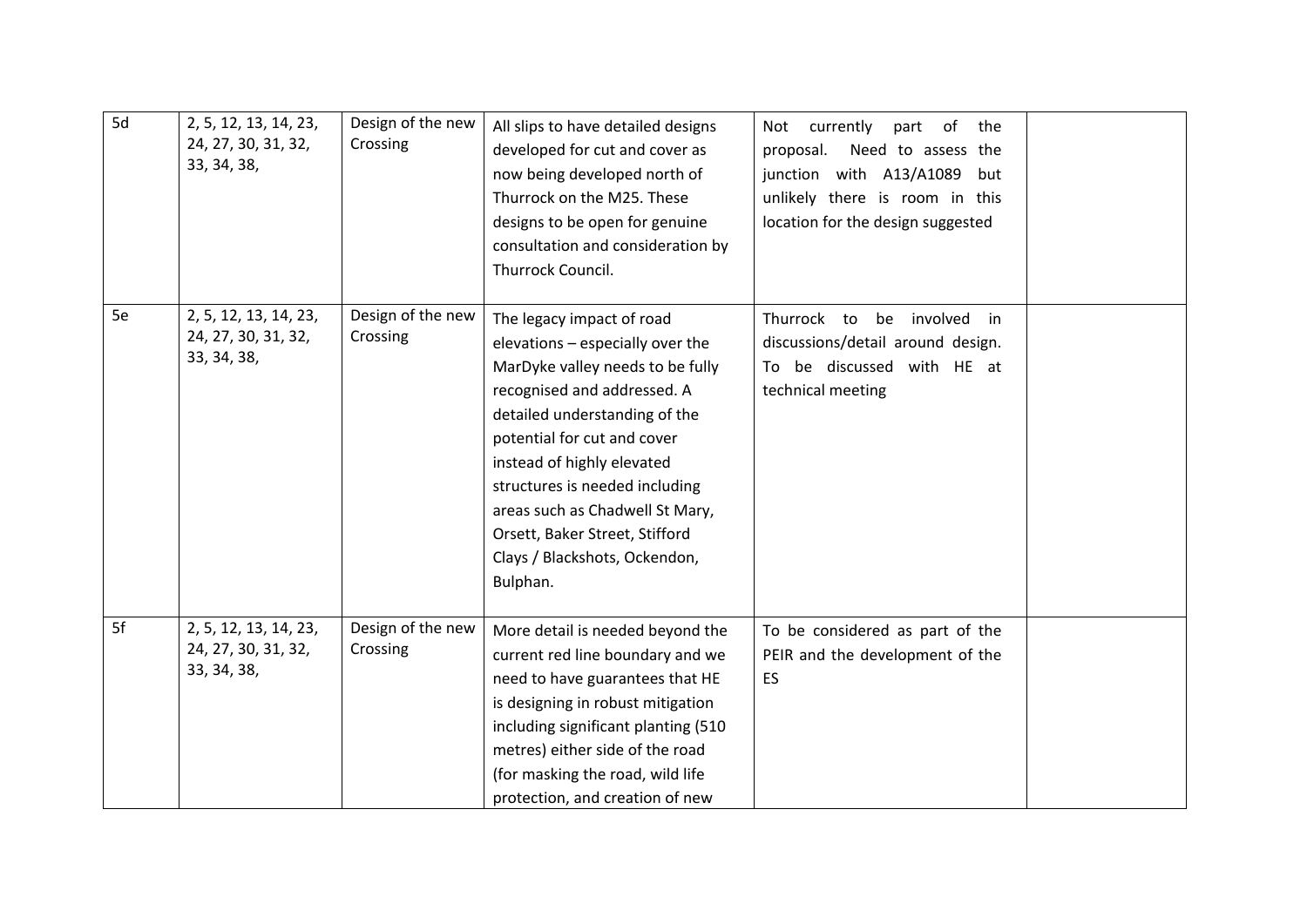|                |                                                             |                               | community links for cycling,<br>walking and equestrians).                                                                                                                                                                                                |                                                                                                                                                                                                                                                                                          |  |
|----------------|-------------------------------------------------------------|-------------------------------|----------------------------------------------------------------------------------------------------------------------------------------------------------------------------------------------------------------------------------------------------------|------------------------------------------------------------------------------------------------------------------------------------------------------------------------------------------------------------------------------------------------------------------------------------------|--|
| 5g             | 2, 5, 12, 13, 14, 23,<br>24, 27, 30, 31, 32,<br>33, 34, 38, | Design of the new<br>Crossing | Where is HE's construction plan<br>in terms of access routes / haul<br>routes to enable construction to<br>commence.                                                                                                                                     | There is some information in the<br>consultation material but this is to<br>be subject of HE technical<br>meeting and fed back as part of<br>scheme<br>ongoing<br>design.<br>Ultimately the routes agreed will<br>be secured in a requirement<br>which can be enforced by the<br>Council |  |
| 6a             | 19                                                          | Incident<br>Management        | Action is needed now on current<br>gridlock - can HE lobby DfT for<br>strategic action reflecting the<br>local observations that the actual<br>need is for better management of<br>the current crossing rather than<br>any suggestion of a new crossing. | The NPS identifies the need for<br>another crossing of the Thames.<br>The [insert name of group] of<br>which Thurrock is a member<br>meets to discuss this.<br>There is also the Congestion Task<br>Force which meets to discuss<br>existing use of the crossing and its<br>impacts      |  |
| 6 <sub>b</sub> | 19                                                          | Incident<br>Management        | A new state of the art traffic<br>control centre is need now. Why<br>is it worth spending £6bn for a<br>new crossing but not £60m for<br>state of the art integrated traffic<br>control 24/7 covering the current<br>crossing and local roads either     | Response from HE:<br>there are references to a regional<br>control centre to oversee traffic<br>within our Guide To Consultation<br>(Pp 130-132). There is a need to<br>consider this further within HE's<br>wider business and no further                                               |  |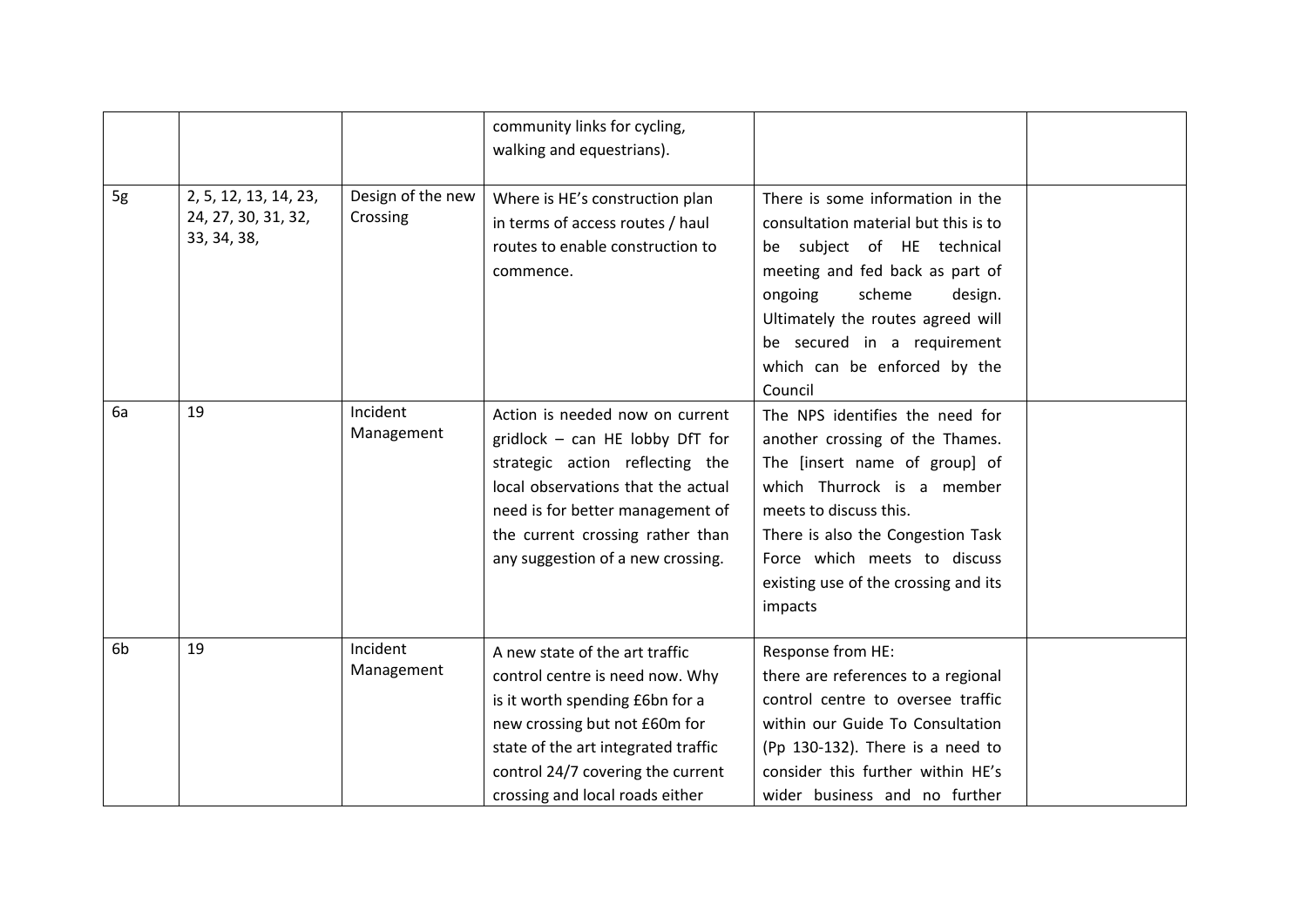|    |    |                        | side. Robust network<br>management is now needed as<br>any crossing is a decade away and<br>once in place would secure<br>additional capacity that<br>supposedly is only possible with a<br>£6Bn LTC. The incident<br>management, delay in response<br>and absence of smart<br>management (including alerts,<br>roadside information, recovery) is<br>not as good as elsewhere in the<br>country (i.e. as now being<br>developed in the West Midlands). | information is possible at this<br>stage. We would welcome any<br>feedback on this matter within<br>your consultation response.                   |  |
|----|----|------------------------|---------------------------------------------------------------------------------------------------------------------------------------------------------------------------------------------------------------------------------------------------------------------------------------------------------------------------------------------------------------------------------------------------------------------------------------------------------|---------------------------------------------------------------------------------------------------------------------------------------------------|--|
| 6c | 19 | Incident<br>Management | Full Borough wide traffic micro-<br>simulation is needed to<br>understand the knock on effect of<br>incidents on either network. Any<br>new crossing is a decade away -<br>so requires action now, especially<br>with planned housing growth.                                                                                                                                                                                                           | To be considered by the Council<br>part of the consultation<br>as<br>response and the outcome from<br>the assessment of the traffic<br>modelling. |  |
| 6d | 19 | Incident<br>Management | As HE have now confirmed that<br>tankers will have unescorted use                                                                                                                                                                                                                                                                                                                                                                                       | Response from HE:<br>if this is a requirement of                                                                                                  |  |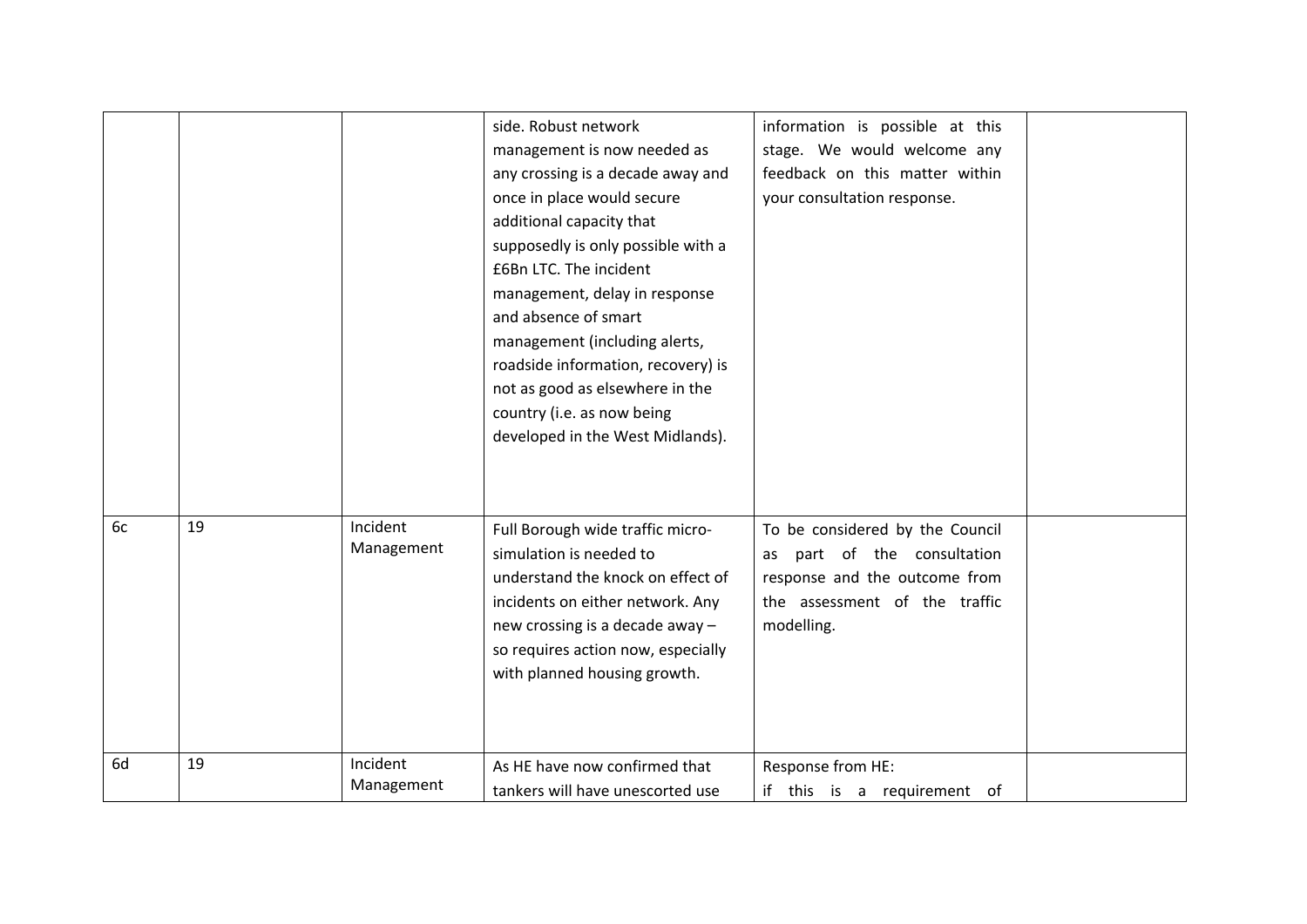|    |                                                                                         |                                                           | of any new crossing, can they<br>confirm they will ban / restrict<br>tankers using the current tunnels<br>and thereby remove the delays<br>currently seen?           | Thurrock Council, then please<br>include it within your response to<br>Statutory Consultation, so it can<br>be properly considered.                                                                                                                                                                                                                          |
|----|-----------------------------------------------------------------------------------------|-----------------------------------------------------------|----------------------------------------------------------------------------------------------------------------------------------------------------------------------|--------------------------------------------------------------------------------------------------------------------------------------------------------------------------------------------------------------------------------------------------------------------------------------------------------------------------------------------------------------|
| 7a | 5,<br>6, 7, 8, 11, 15, 16, 17, 18,<br>25, 27, 28, 29, 35, 36,<br>37, 39, 40-45, 49, 50, | Environmental,<br>Ecological and<br>Health Impacts        | The severance of the new road $-$<br>visual and communities will<br>create separation and<br>segregation especially in historic<br>settings such as Coal House Fort. | To be assessed by the Council and<br>included in the consultation<br>response                                                                                                                                                                                                                                                                                |
| 7b | 5,<br>6, 7, 8, 11, 15, 16, 17, 18,<br>25, 27, 28, 29, 35, 36,<br>37, 39, 40-45, 49, 50, | Environmental,<br>Ecological and<br><b>Health Impacts</b> | Construction impacts of noise,<br>dust and road traffic need to be<br>fully mitigated especially given<br>the prevailing SW wind.                                    | To be assessed by the Council and<br>included in the consultation<br>response. Work will be ongoing<br>on this and will be developed fully<br>in the Environmental Statement.<br>The application will include a<br><b>Construction and Environmental</b><br>Masterplan (CEMP) which will be<br>secured by requirements meaning<br>the Council can enforce it |
| 7c | 5,<br>6, 7, 8, 11, 15, 16, 17, 18,<br>25, 27, 28, 29, 35, 36,                           | Environmental,<br>Ecological and<br>Health Impacts        | The visual intrusion demands a<br>maximum tunnelling and the<br>remainder fully screened.                                                                            | To be considered by the Council<br>part of the consultation<br>as<br>response                                                                                                                                                                                                                                                                                |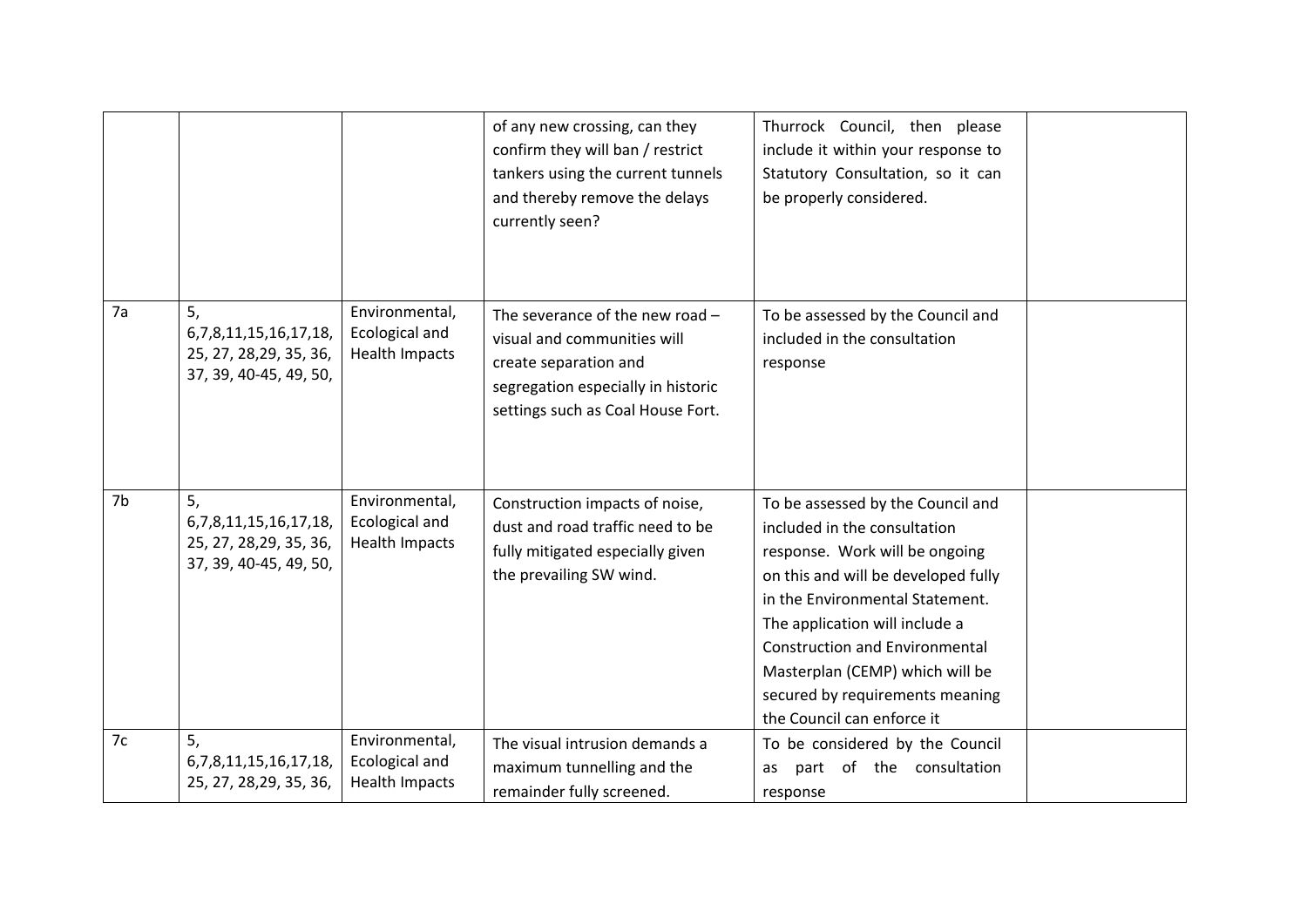|    | 37, 39, 40-45, 49, 50,                                                                  |                                                    |                                                                                                                                                   |                                                                                                                                                                                                                                                                                                                                                                                                                                          |  |
|----|-----------------------------------------------------------------------------------------|----------------------------------------------------|---------------------------------------------------------------------------------------------------------------------------------------------------|------------------------------------------------------------------------------------------------------------------------------------------------------------------------------------------------------------------------------------------------------------------------------------------------------------------------------------------------------------------------------------------------------------------------------------------|--|
|    |                                                                                         |                                                    |                                                                                                                                                   |                                                                                                                                                                                                                                                                                                                                                                                                                                          |  |
| 7d | 5,<br>6, 7, 8, 11, 15, 16, 17, 18,<br>25, 27, 28, 29, 35, 36,<br>37, 39, 40-45, 49, 50, | Environmental,<br>Ecological and<br>Health Impacts | More road trips will result in<br>greater pollution than would<br>otherwise be the case and an air<br>quality assessment must be<br>undertaken.   | This will form part of the ES.<br>There is some information in the<br>PEIR which will be considered as<br>part of the Council's consultation<br>response                                                                                                                                                                                                                                                                                 |  |
| 7e | 5,<br>6, 7, 8, 11, 15, 16, 17, 18,<br>25, 27, 28, 29, 35, 36,<br>37, 39, 40-45, 49, 50, | Environmental,<br>Ecological and<br>Health Impacts | A Full Health Impact Assessment<br>must be produced by HE to<br>consider the full health impact of<br>the proposed route on local<br>populations. | This has been agreed and work is<br>The Council is co-<br>ongoing.<br>ordinating the other LA DPH's and<br>representatives<br>to<br>identify<br>commonality of approach and<br>Community<br>consistency.<br>The<br>Public<br>Impacts and<br>Health<br>Advisory Group was set up to<br>coordinate this work in 2018. It<br>has met twice so far (26 Nov 2018<br>and 29 Jan 2019) and has a<br>programme of rolling quarterly<br>meetings. |  |
| 7f | 5,<br>6, 7, 8, 11, 15, 16, 17, 18,<br>25, 27, 28, 29, 35, 36,<br>37, 39, 40-45, 49, 50, | Environmental,<br>Ecological and<br>Health Impacts | Pollution models for noise, air,<br>light and vibration must be set<br>out for the community.                                                     | There is some information in the<br>PEIR and further details will be<br>developed as part of the ES<br>production.                                                                                                                                                                                                                                                                                                                       |  |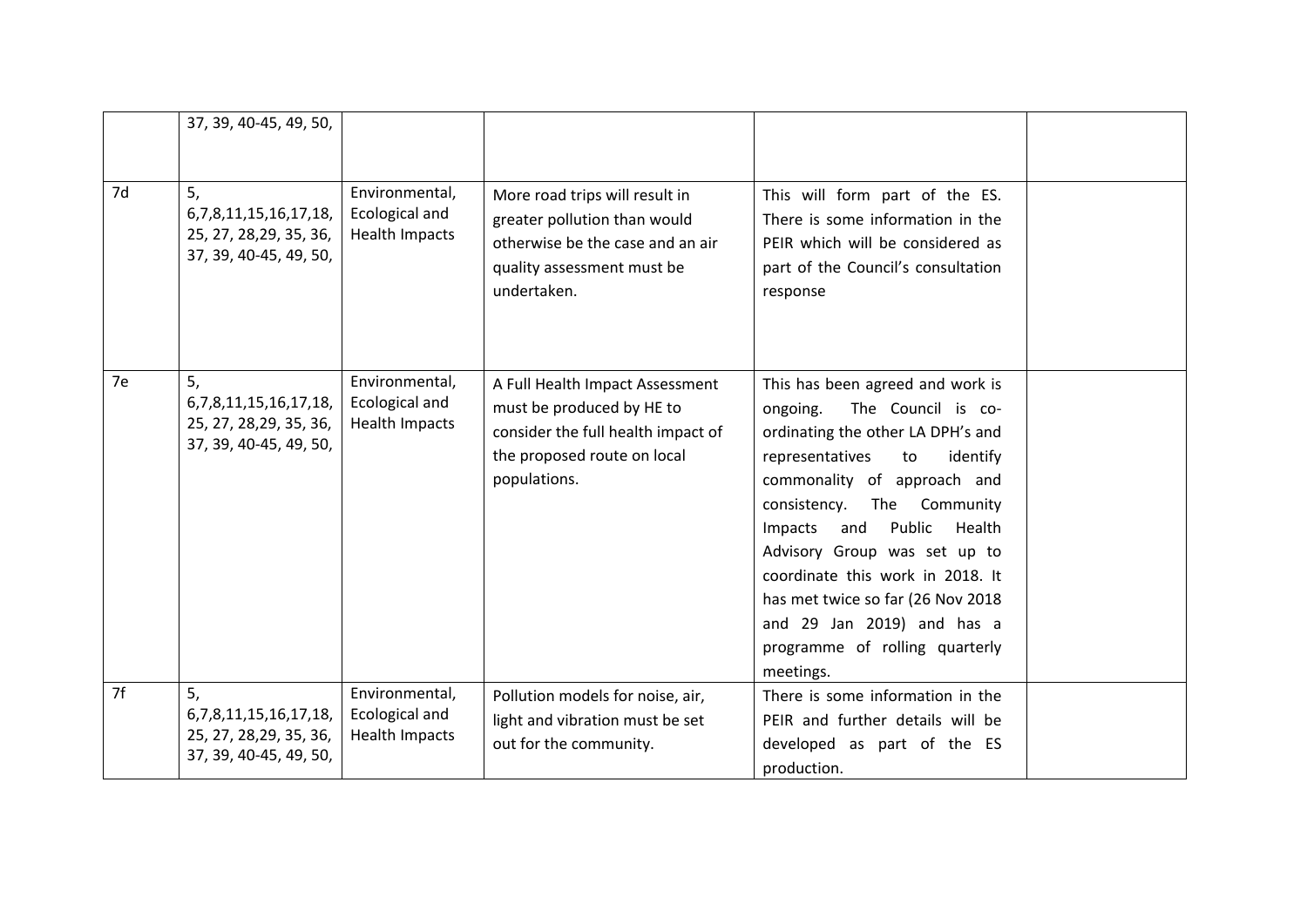| 7g | 5,<br>6, 7, 8, 11, 15, 16, 17, 18,<br>25, 27, 28, 29, 35, 36,<br>37, 39, 40-45, 49, 50, | Environmental,<br>Ecological and<br>Health Impacts | How much of the Greenbelt will<br>be lost to this scheme and how<br>might HE mitigate the risk of<br>making the Borough being less<br>attractive to house builders.                                                                                 | Approximately 7%.<br>To be discussed at HE technical<br>meetings                                                                                                                                                                                                                                                                                                                                                                                                                                           |  |
|----|-----------------------------------------------------------------------------------------|----------------------------------------------------|-----------------------------------------------------------------------------------------------------------------------------------------------------------------------------------------------------------------------------------------------------|------------------------------------------------------------------------------------------------------------------------------------------------------------------------------------------------------------------------------------------------------------------------------------------------------------------------------------------------------------------------------------------------------------------------------------------------------------------------------------------------------------|--|
| 7h | 5,<br>6, 7, 8, 11, 15, 16, 17, 18,<br>25, 27, 28, 29, 35, 36,<br>37, 39, 40-45, 49, 50, | Environmental,<br>Ecological and<br>Health Impacts | Each and every community, and<br>heritage asset Including Coal<br>House Fort, Tilbury Fort and East<br>Tilbury Village will be<br>irreplaceably damaged - where<br>has HE experienced and mitigated<br>this across its many years of<br>experience. | Response from HE:<br>the effects on such assets will be<br>considered fully within the<br>Environmental Statement and is<br>partially considered within the<br>PEIR, submitted as part of the<br>Statutory<br>Consultation<br>documents. Furthermore, there<br>considerations<br>various<br>are<br>relating to impacts that HE will be<br>subject to within the National<br>Policy Statement for National<br>Networks (NPSNN), particularly in<br>Sections $5.120 - 5.142$ on the<br>historic environment. |  |

New Questions: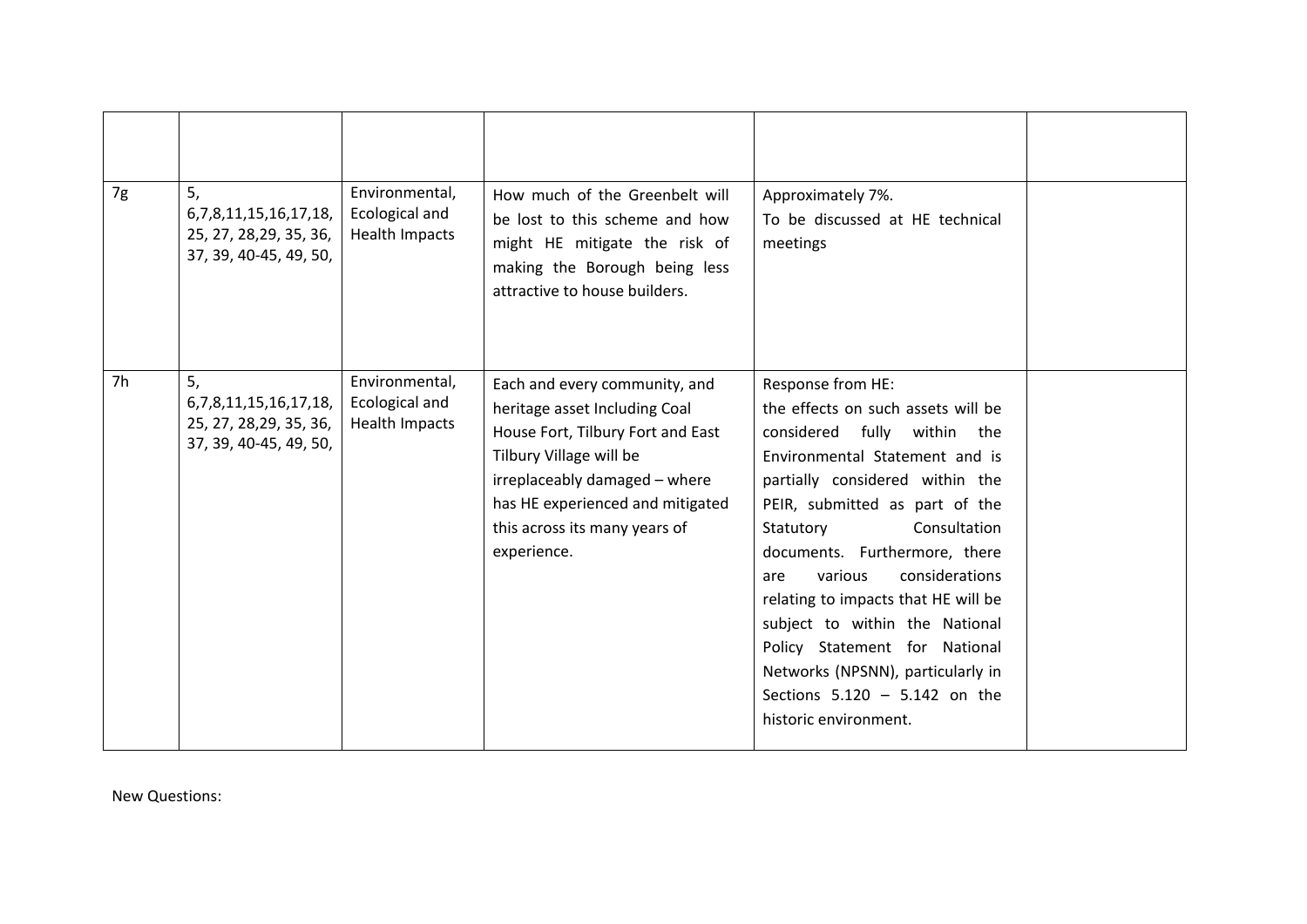| Qu     | <b>Mitigation Schedule</b> | <b>Topic</b>    | Question                          | Response                                | Actions |
|--------|----------------------------|-----------------|-----------------------------------|-----------------------------------------|---------|
| Number | Reference                  |                 |                                   |                                         |         |
| 8      | N/A                        | <b>Benefits</b> | What's in the scheme for 'us'? ie | Response from HE:                       |         |
|        |                            |                 | residents and businesses          | As you are aware, the broader           |         |
|        |                            |                 |                                   | benefits are set out within the         |         |
|        |                            |                 |                                   | statutory consultation material.        |         |
|        |                            |                 |                                   | However, in order to summarise, we      |         |
|        |                            |                 |                                   | believe these broader benefits will     |         |
|        |                            |                 |                                   | flow from the seven Highways            |         |
|        |                            |                 |                                   | England objectives for the project      |         |
|        |                            |                 |                                   | (three of which are less relevant for   |         |
|        |                            |                 |                                   | this discussion) and our subsequent     |         |
|        |                            |                 |                                   | technical discussions can be guided     |         |
|        |                            |                 |                                   | accordingly:                            |         |
|        |                            |                 |                                   | To support sustainable local            |         |
|        |                            |                 |                                   | development and regional                |         |
|        |                            |                 |                                   | economic growth in the medium           |         |
|        |                            |                 |                                   | to long term                            |         |
|        |                            |                 |                                   | $\circ$ LTC will support this by        |         |
|        |                            |                 |                                   | strengthening and connecting            |         |
|        |                            |                 |                                   | local communities and                   |         |
|        |                            |                 |                                   | improving access to jobs,               |         |
|        |                            |                 |                                   | housing, leisure and retail             |         |
|        |                            |                 |                                   | facilities on both sides of the         |         |
|        |                            |                 |                                   | river.                                  |         |
|        |                            |                 |                                   | Poor connectivity across the<br>$\circ$ |         |
|        |                            |                 |                                   | Thames east of London severs            |         |
|        |                            |                 |                                   | local labour and product                |         |
|        |                            |                 |                                   | markets, impacting                      |         |
|        |                            |                 |                                   | economies in the surrounding            |         |
|        |                            |                 |                                   | area. Better connections                |         |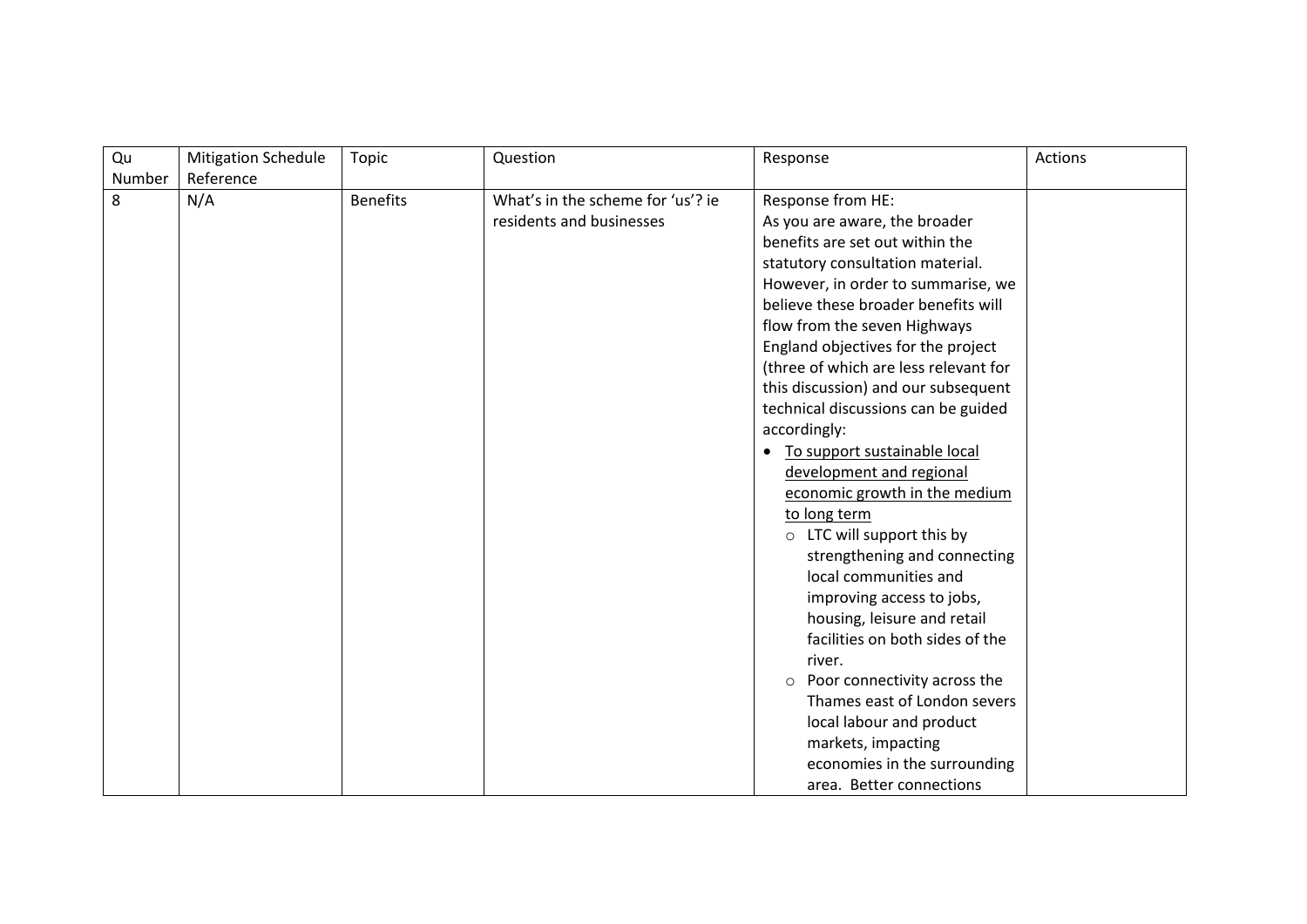| across the river mean more             |
|----------------------------------------|
| job opportunities for those            |
| living in the region, and a            |
| greater pool of potential              |
| employees. They also boost             |
| the market for local                   |
| businesses                             |
|                                        |
| $\circ$ New training and job           |
| opportunities created during           |
| construction will boost both           |
| the local and regional                 |
| economies                              |
| To be affordable to<br>$\bullet$       |
| government and users                   |
| To achieve value for money             |
| To minimise adverse                    |
| impacts on health and the              |
| environment                            |
| Throughout the design<br>$\circ$       |
| process we will look to                |
| improve and enhance these              |
| routes (footpaths,                     |
|                                        |
| bridleways and cycle paths)            |
| as we consider how they will           |
| be affected                            |
| We will work in partnership<br>$\circ$ |
| with local authorities and             |
| community interest groups              |
| to explore how we can                  |
| improve accessibility and              |
| local connections                      |
| Structures along the route<br>$\circ$  |
| will be designed to blend in           |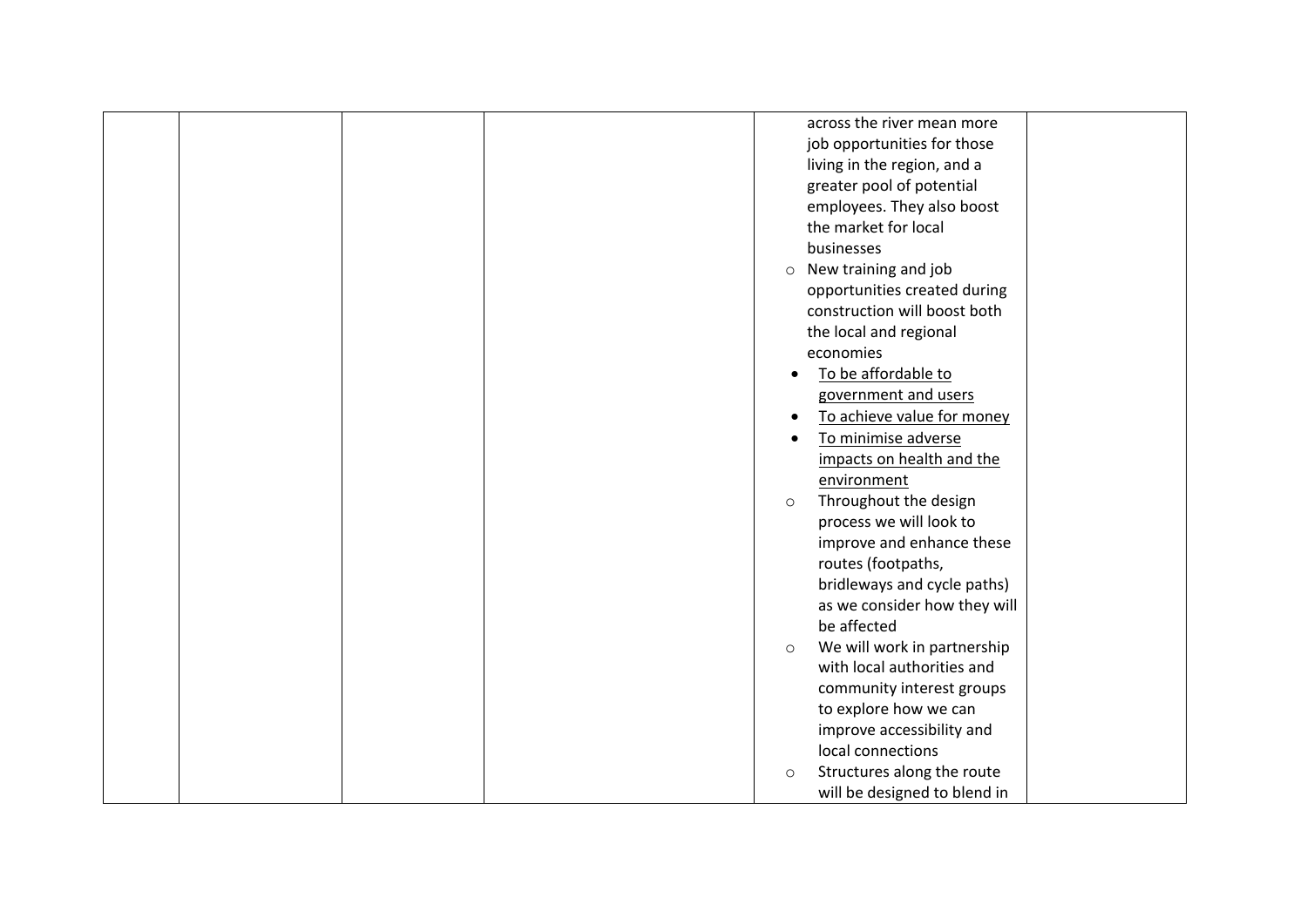|  | with local surroundings as            |  |
|--|---------------------------------------|--|
|  | sympathetically as possible.          |  |
|  | A number of green bridges             |  |
|  | are being considered with             |  |
|  | features such as timber               |  |
|  | barriers and bollards, gravel,        |  |
|  | coppice woodland, ground              |  |
|  | cover planting and shrubs.            |  |
|  | We will also keep the road            |  |
|  | as low as possible within the         |  |
|  | landscape and use natural             |  |
|  | screening                             |  |
|  | o By creating habitats for            |  |
|  | wildlife, protected species           |  |
|  | such as otters, water voles           |  |
|  | and bats, establishing new            |  |
|  | woodlands and ensuring                |  |
|  | landscapes are sensitively            |  |
|  | designed we aim to protect            |  |
|  | and enhance this rich                 |  |
|  | landscape                             |  |
|  | To relieve the congested              |  |
|  | Dartford Crossing and                 |  |
|  | approach roads, and                   |  |
|  | improve their performance             |  |
|  | by providing free-flowing,            |  |
|  | north-south capacity                  |  |
|  | LTC will reduce the number<br>$\circ$ |  |
|  | of vehicles using the                 |  |
|  | crossing by 22 per cent with          |  |
|  | 13 million fewer vehicles             |  |
|  | using the crossing at                 |  |
|  | opening, vastly improving             |  |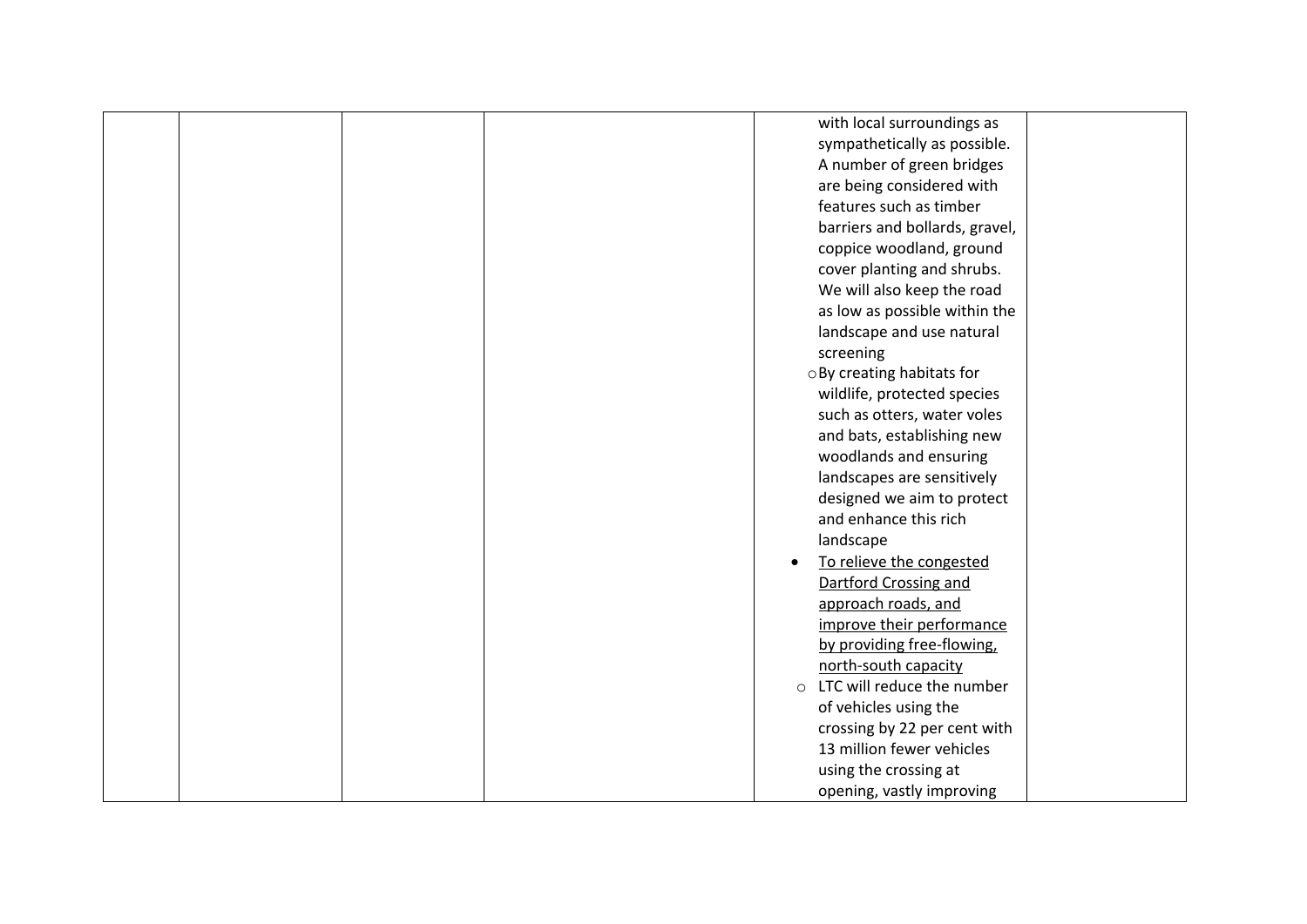|  |  | journey times and reliability           |  |
|--|--|-----------------------------------------|--|
|  |  | To improve resilience of the            |  |
|  |  | Thames crossings and the                |  |
|  |  | major road network                      |  |
|  |  | o improve journey times along           |  |
|  |  | parts of the A127 and M20               |  |
|  |  | o cut congestion on approach            |  |
|  |  | roads to the Dartford                   |  |
|  |  | Crossing (including parts of            |  |
|  |  | the M25, A13 and A2)                    |  |
|  |  | increase capacity across the<br>$\circ$ |  |
|  |  | Thames from four lanes in               |  |
|  |  | each direction currently (at            |  |
|  |  | Dartford) to seven lanes                |  |
|  |  | each way (Dartford plus the             |  |
|  |  | Lower Thames Crossing)                  |  |
|  |  | o allow nearly double the               |  |
|  |  | amount of traffic to cross              |  |
|  |  | the Thames                              |  |
|  |  | To improve safety                       |  |
|  |  | $\bullet$                               |  |
|  |  | Clearly, without the project and        |  |
|  |  | adherence to these objectives, then     |  |
|  |  | congestion on the Dartford Crossing     |  |
|  |  | will increase, the A13 and its M25      |  |
|  |  | junction will come under further        |  |
|  |  | pressure, the ports and logistics       |  |
|  |  | businesses will be constrained and      |  |
|  |  | possibly marginalised, due to           |  |
|  |  | increased congestion on major           |  |
|  |  | roads HGVs will increasingly use        |  |
|  |  | local roads and local traffic will      |  |
|  |  | increase.                               |  |
|  |  |                                         |  |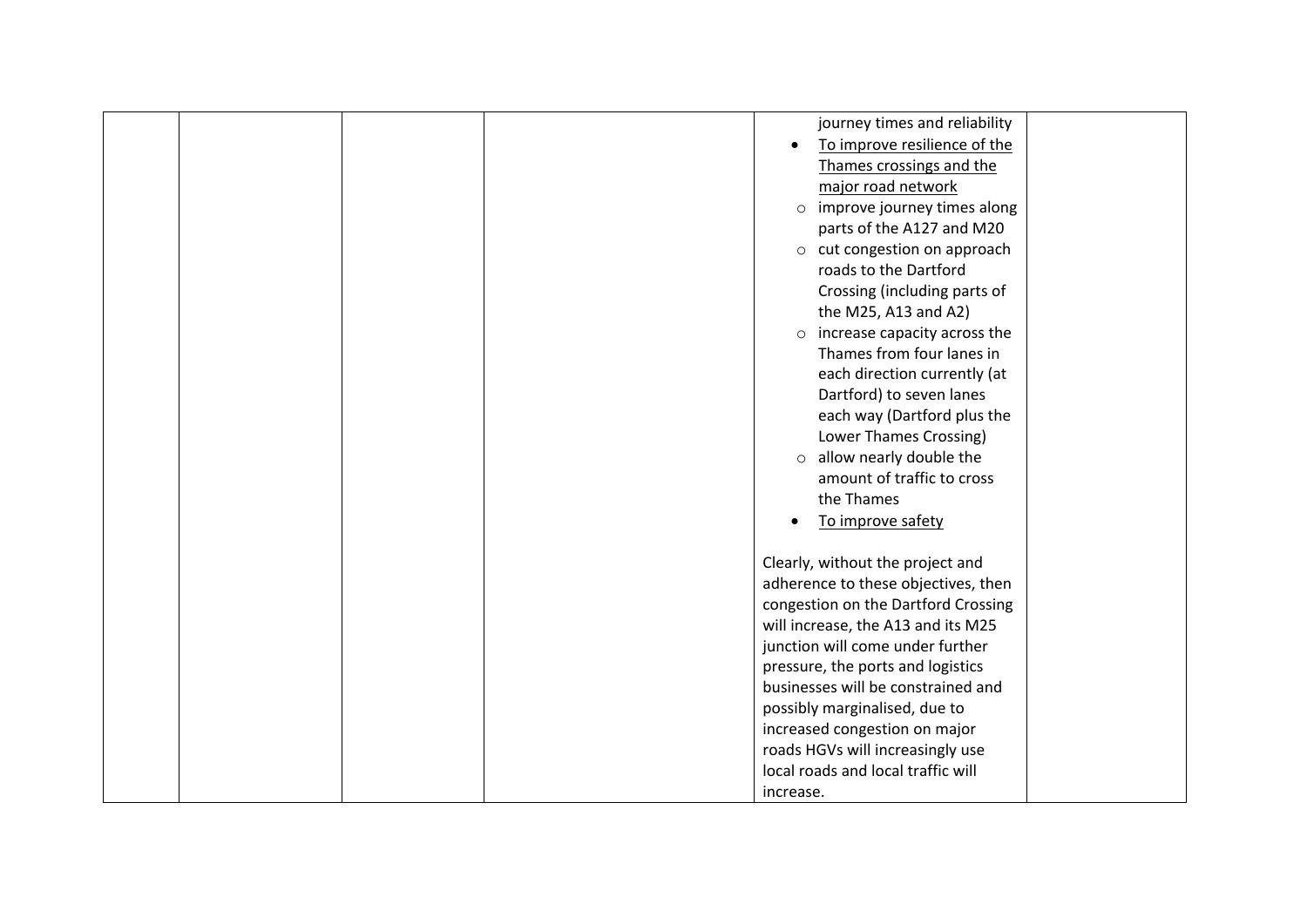|  |  | Besides these clear significant      |  |
|--|--|--------------------------------------|--|
|  |  | broader benefits that residents and  |  |
|  |  | businesses can benefit from, we      |  |
|  |  | have agreed to continuing our        |  |
|  |  | regular technical discussions,       |  |
|  |  | particularly we have agreed that we  |  |
|  |  | will host a workshop with Thurrock   |  |
|  |  | at Beaufort House in order to        |  |
|  |  | identify how the Lower Thames        |  |
|  |  | Crossing can help to support your    |  |
|  |  | Local Plan and explore what          |  |
|  |  | synergies there are in terms of      |  |
|  |  | benefits. If you could let me know   |  |
|  |  | what day you would prefer that       |  |
|  |  | meeting to take place (I suggest we  |  |
|  |  | do this outside of our normal        |  |
|  |  | Wednesday meetings, so that we do    |  |
|  |  | not disrupt that schedule) and your  |  |
|  |  | proposed agenda, objectives and      |  |
|  |  | outcomes, we will go ahead with      |  |
|  |  | setting the meeting up.              |  |
|  |  |                                      |  |
|  |  | In addition to the Local Plan        |  |
|  |  | workshop, we will continue to work   |  |
|  |  | with you over the coming months      |  |
|  |  | regarding detailed consideration of  |  |
|  |  | NMU connectivity, environmental      |  |
|  |  | mitigation areas (for flood          |  |
|  |  | compensation and environmental       |  |
|  |  | mitigation), tree planting and other |  |
|  |  | environmental enhancements and       |  |
|  |  | major utility diversion routes. Such |  |
|  |  |                                      |  |